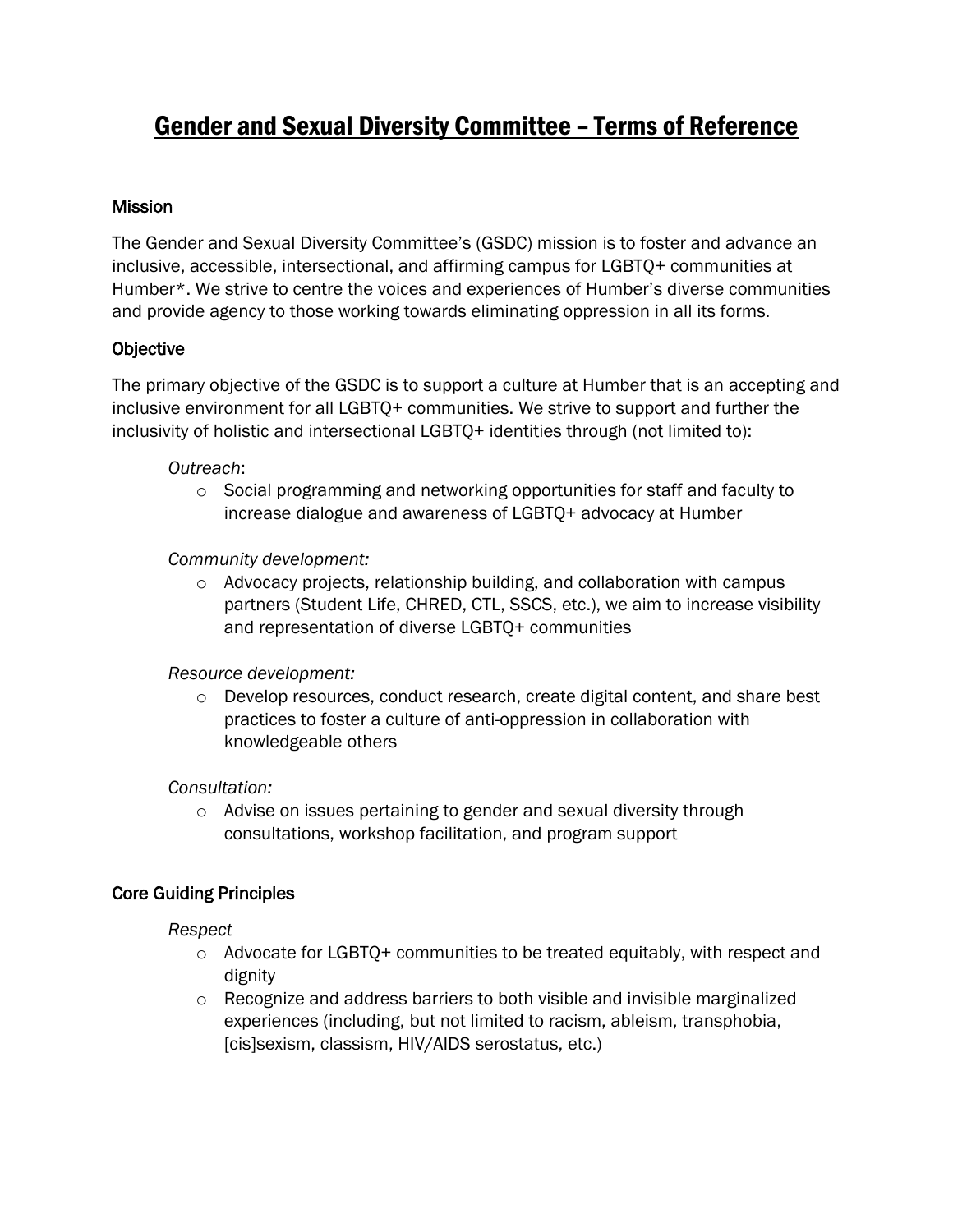#### *Inclusion*

- $\circ$  Centre intersectional LGBTQ+ identities within all initiatives
- o Strive to meaningfully include a diverse representation of self-identified members of LGBTQ+ communities whenever possible, understanding that these often marginalized voices provide essential narratives for effective LGBTQ+ advocacy

## *Support*

o Provide leadership to Humber on LGBTQ+ inclusion and advocacy through research, best practices, and lived experiences

# *Intersectionality*

 $\circ$  Aim to be inclusive of and accessible to holistic LGBTQ+ identities as they relate to race, culture, economic status, ability, gender, sexual orientation, age, immigration status and other socially constructed identities.

# Membership

Comprised of Humber employees and students who advocate for and support LGBTQ+ initiatives. The GSDC welcomes all levels of participation, see below for membership options.

| <b>Level of Membership</b>                                                  | <b>Time Commitment</b><br>(per semester) | <b>Responsibilities</b>                                                                                                                                                                                                                                      |
|-----------------------------------------------------------------------------|------------------------------------------|--------------------------------------------------------------------------------------------------------------------------------------------------------------------------------------------------------------------------------------------------------------|
| <b>Core Advising Committee</b>                                              | High: 20-25 hours                        | - Commit to attend<br>committee meetings (Min.<br>2/semester)<br>- Vote on GSDC initiatives<br>(Gain voting rights after<br>attending 2 meetings within<br>the academic year.)<br>- Option to hold formal role<br>(Ex. Co-chair, GSDC rep.,<br>minute-taker) |
| Advocacy                                                                    | Moderate: ~10 hours                      | - Represent the GSDC at<br>events and initiatives<br>- Facilitate GSDC workshops<br>and conduct outreach                                                                                                                                                     |
| <b>Mailing List Members</b><br>Coo Annondiy A for dotailed reononaibilities | Low: <1 hour                             | - Support the GSDC by<br>sharing communications on<br>events and initiatives                                                                                                                                                                                 |

## Committee Structure

See Appendix A for detailed responsibilities.